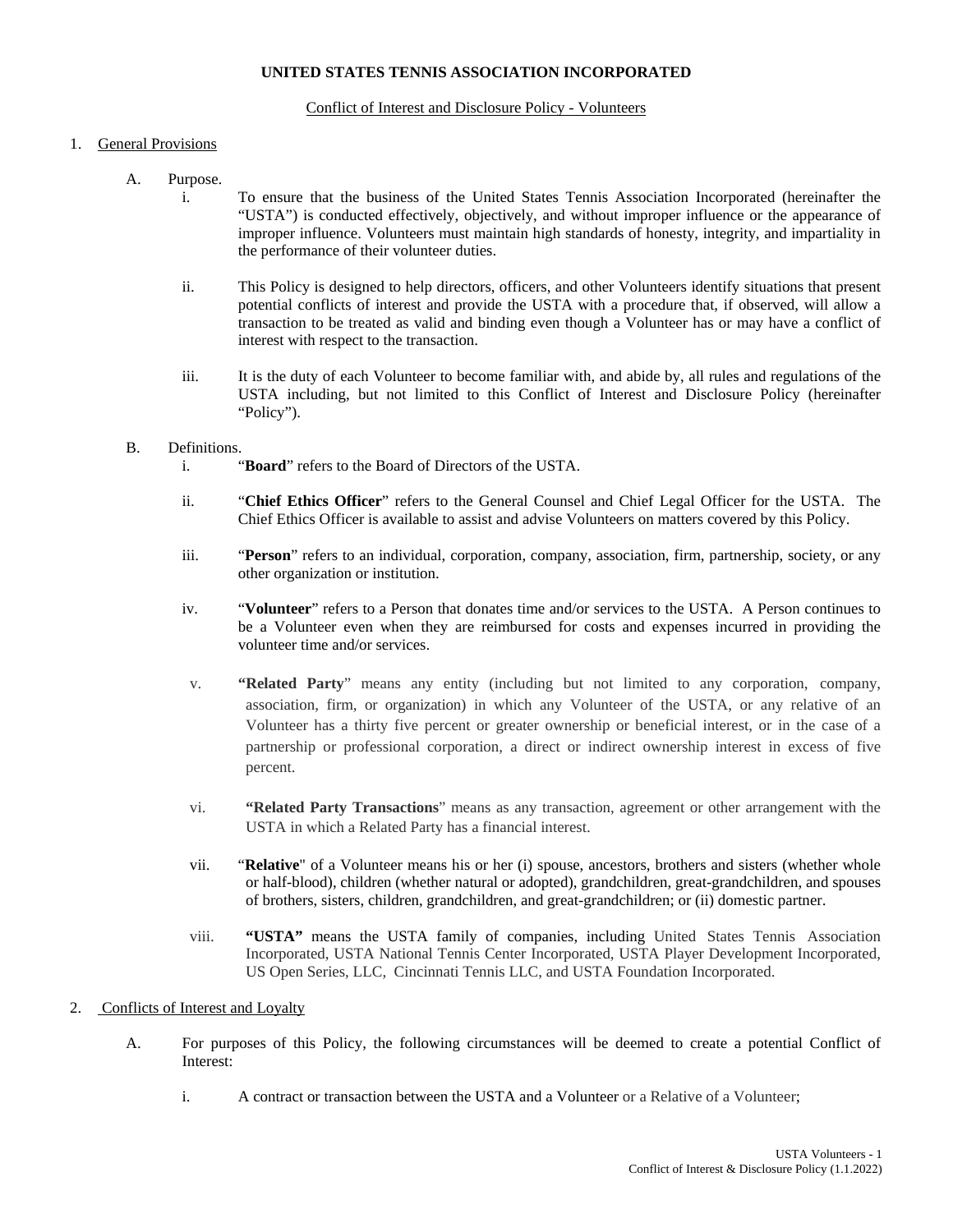- ii. Any Related Party Transactions in which the USTA is a participant and in which a Related Party has a financial interest;
- iii. A Volunteer competing with the USTA in the rendering of services or in any other contract with a third party; and
- iv. A Volunteer having a financial interest in, or serving as a director, officer, employee, agent, partner or other representative of, or consultant to, an entity or Person that competes with the USTA in the provision of services or an any other contract with a third party.
- B. Volunteers of the USTA owe a duty of loyalty to the USTA to fulfill conscientiously their responsibilities on behalf of the USTA. Volunteers should disclose and, where appropriate, refrain from engaging in any activity that might conflict, or appear to conflict, with the interests of the USTA, or that might result in or create the appearance of:
	- i. Using one's position as a Volunteer at the USTA for private gain;
	- ii. Giving preferential treatment to any person;
	- iii. Impeding the efficiency or economy of the USTA's operations; or
	- iv. Making decisions without impartiality.
- C. Volunteers may not do indirectly, through family or friends, what they are precluded by this Policy from doing directly. A Volunteer shall disclose to the Chief Ethics Officer any activities of family or friends that may violate the provisions of this Policy.

#### 3. General Conduct on Gambling on Tennis

No Volunteer shall participate in or otherwise aid or abet, directly or indirectly, any form of gambling or betting involving tennis.

4. Political Activity

Volunteers are prohibited by law from utilizing any USTA affiliation in connection with the promotion of partisan political activities, religious matters, or from using official authority or influence to interfere with an election or affect its results.

5. Prohibited Personnel Practices

Volunteers may not engage in any prohibited personnel practices. Among the practices prohibited by federal law are unwelcomed advances or other unwelcomed verbal or physical conduct. Volunteers shall abide by the USTA's policy on Harassment.

#### 6. Use of USTA Property, Funds, or Facilities

Volunteers have a duty to conduct themselves honestly and responsibly while volunteering for the USTA. Volunteers have a duty to actively protect and conserve USTA property, including name, logo, trademarks, equipment, supplies, and other property issued, entrusted or made available. No Volunteer shall use or allow others to use for non-USTA purposes or for private gain, USTA's name, logo, trademarks, funds, staff resources, facilities or property, including but not limited to, official mail, and travel privileges. All materials generated or received by a Volunteer within the scope of providing the volunteer time and/or services are the property of the USTA and may not be destroyed or removed from the USTA in accordance with established USTA procedures.

7. Use of USTA Information

Maximum discretion in disseminating information is expected of all Volunteers. Press should be referred to the USTA's Public Relations Department. Other requests for nonpublic information not routinely provided should be referred to the Office of the General Counsel for the USTA. No Volunteer shall, without written consent of the Chief Ethics Officer or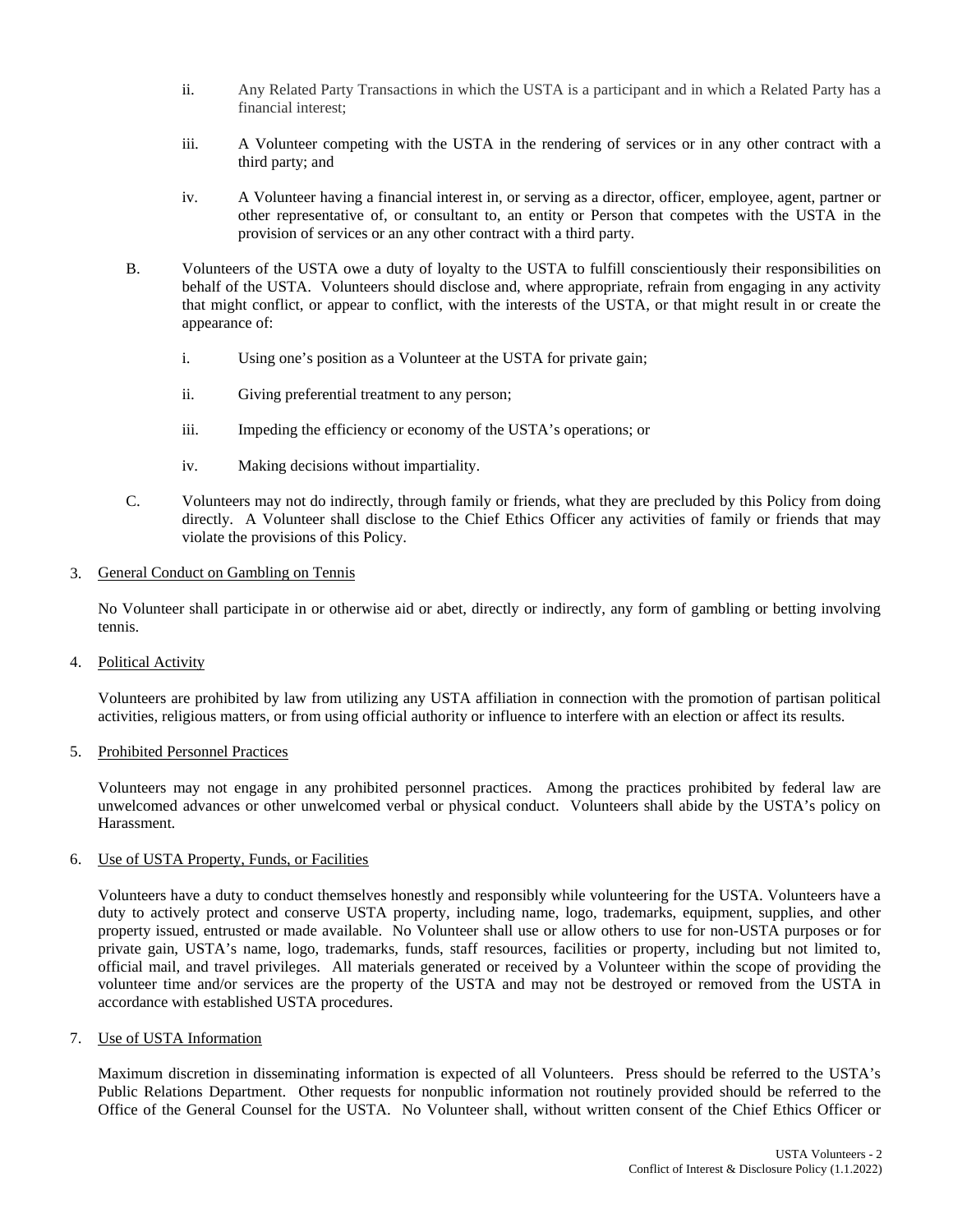Chair of the Audit Committee, make use of or permit others to make use of any information obtained during the course of volunteering that is not available to the general public for purposes of furthering a private interest or for any purpose detrimental to the USTA.

### 8. Referrals

Volunteers may be called upon to recommend a provider of services, other than the USTA, to persons outside the USTA seeking such service. Since such a referral may be construed as an endorsement, or result in charges of personal favoritism, Volunteers should, unless otherwise agreed to by the USTA's Board, make clear that any referral is not endorsed by the USTA.

### 9. Gifts and Awards

Except as provided below, Volunteers shall not solicit or accept, directly or indirectly, any gift, gratuity, favor, entertainment, loan, or any other thing of monetary value in excess of \$400.00, from any Person who:

- **has or is seeking to obtain a contractual or other business or financial relationships with the USTA;**
- **has received, is receiving or is seeking to receive a loan or grant from the USTA;**
- is seeking to affect any official action of the USTA; or
- **has interests which may be affected substantially by the performance or non performance of the** Volunteer's duty.

### A. Exceptions:

- gifts clearly motivated by a personal or family relationship rather than official business may be accepted; and
- food and refreshments of modest value may be accepted by a Volunteer on infrequent occasions in the ordinary course of official business such as a luncheon or dinner meeting.
- B. Gifts from Persons engaged in USTA-related activities. Except as otherwise provided above; Volunteers must obtain the written consent of the Chief Ethics Officer or Chair of the Audit Committee prior to accepting any gift from a Person engaged in a USTA-related activity. The Chief Ethics Officer or Chair of the Audit Committee may in his or her discretion authorize acceptance, forbid acceptance, authorize acceptance on condition that the gift be turned over to the USTA, or impose any other reasonable restrictions on a Volunteer's acceptance of a gift.
- C. Decorations and Awards. Volunteers may accept without restriction any decoration or award from any source given in recognition of meritorious public contribution or an achievement.

### 10. Outside Activities

- A. Volunteers may not engage in any outside activity that may reasonably be construed by the public as the official action of the USTA without the prior written consent of the Chief Ethics Officer or Chair of the Audit Committee. In any activity which might be so construed, the use of the USTA's name, logo, trademarks, or of a Volunteer's title with the USTA, requires the prior written consent of the Chief Ethics Officer or Chair of the Audit Committee.
- B. Publication. All writings and publications that are prepared within the scope of a Volunteer providing his or her time and/or services at the USTA constitutes USTA's work product and is the property of the USTA. The USTA shall have all rights therein; except, to the extent that the USTA has agreed otherwise, in writing, prior to publication.

### 11. Conflict of Interest Disclosure Form

- A. Each of the following Volunteers must sign and submit a Conflict of Interest Disclosure Form, certifying compliance with this Policy and other policies and procedures adopted by the USTA:
	- i. All members of the Board of Directors;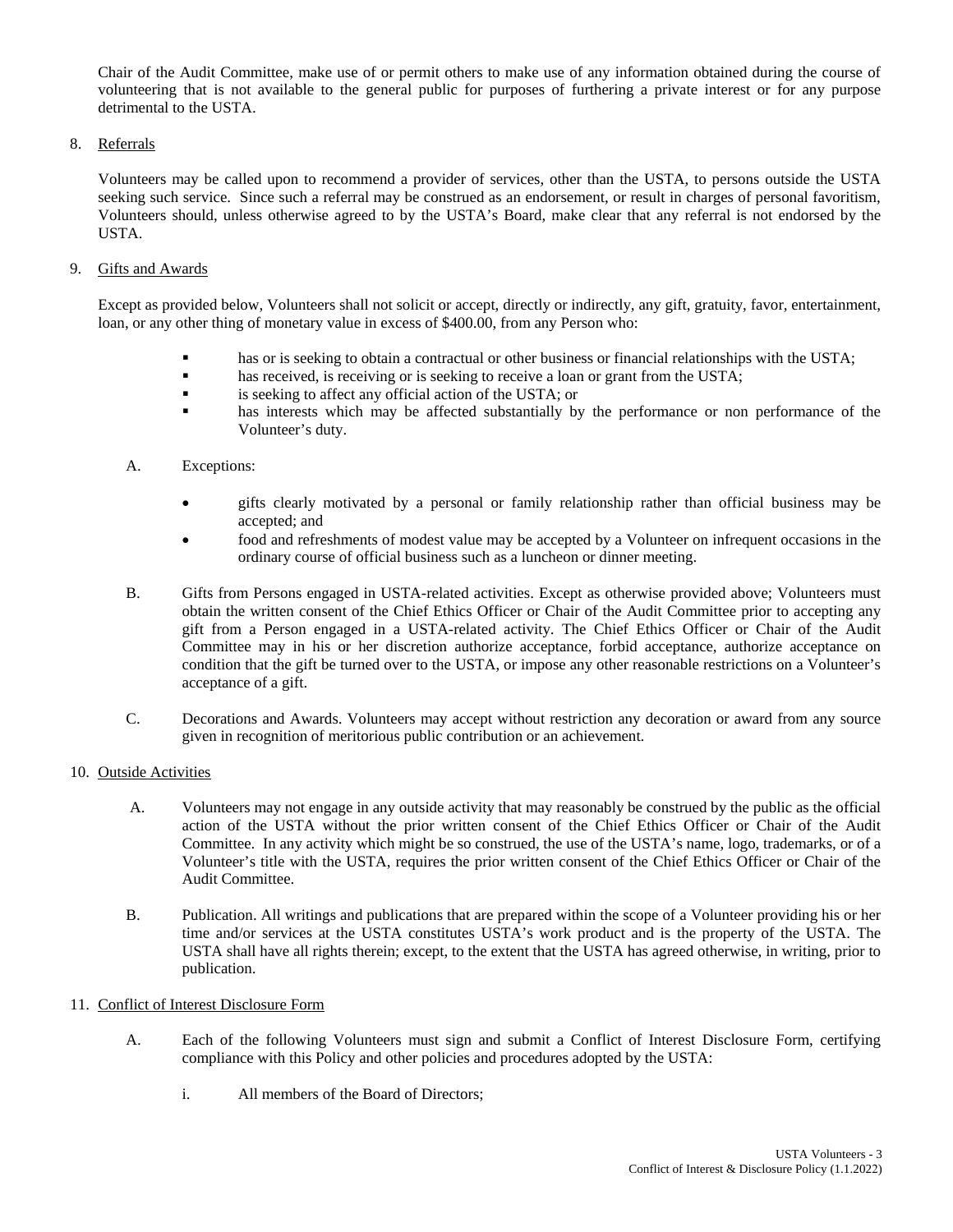- ii. All Council Chairs;
- iii. All Chairs; and
- iv. All other committee members whether Standing or other.
- B. Submitting a Conflict of Interest Disclosure Form. All USTA Volunteers identified in **Section 11 A.** above will be required to sign a Conflict of Interest Disclosure Form. A Conflict of Interest Disclosure Form is to be submitted to the Chief Ethics Officer during the month of January of each calendar year.
- C. Ethics Training. From time to time, the USTA will make available training in ethics and ethical conduct. All Volunteers who are required to submit a Conflict of Interest Disclosure Form should attend such training as offered.

### 12. Procedures

- A. Before any action on a contract or transaction involving a potential Conflict of Interest, a Volunteer having a potential Conflict of Interest and who is in attendance at the meeting shall disclose all facts material to the potential Conflict of Interest to the Chief Ethics Officer and the Audit Committee. Such disclosure shall be reflected in the minutes of the meeting.
- B. A Volunteer who elects not to attend a meeting at which he or she has a reason to believe action will be taken on a matter in which the Volunteer has a Conflict of Interest shall disclose to the Chair of the meeting all facts material to the Conflict of Interest and the Chair shall report the disclosure at the meeting and the disclosure will be reflected in the minutes of the meeting.
- C. A Volunteer who has a Conflict of Interest shall not participate in or be permitted to hear the Board's or Committee's deliberation on the matter except to disclosure material facts and to respond to questions. Such Person shall not attempt to exert his or her personal influence over deliberations or voting with respect to the matter, either at or outside the meeting.
- D. A Volunteer who has a Conflict of Interest may not vote on the contract or matter and shall not be present at the time the vote is taken and such Volunteer's ineligibility to vote shall be noted in the meeting minutes.
- E. In all other instances where a vote is not called for, a Volunteer shall disclose a Conflict of Interest or a potential Conflict of Interest to the Board or Audit Committee as soon as such Conflict of Interest is known and the Volunteer shall thereafter refrain from any action that may affect the USTA's participation in the contract or matter.
- F. If the Board or Committee has reasonable cause to believe that a Volunteer has failed to disclose an actual or possible Conflict of Interest, it shall inform the Volunteer of the basis for such belief and afford the Volunteer an opportunity to explain the alleged failure to disclose. If after hearing the Volunteer's response and making further investigation as warranted by the circumstances, the Board or Committee determines the Volunteer has failed to disclose an actual or possible Conflict of Interest, it shall take appropriate disciplinary and corrective action. The disciplinary action may take the form or admonishment, written reprimand, reassignment, suspension, removal, or such other action as deemed appropriate.
- G. The type of disciplinary action to be taken must be determined in relation to the specific violation. Those responsible for recommending and taking disciplinary action must apply judgment to each case, considering the general objectives for meeting any requirement within this Policy, deterrence of similar offenses by other Volunteers, and maintenance of a high standard of conduct and public confidence. No disciplinary action will be taken against a Volunteer who has received written approval from the Chief Ethics Officer or Chair of the Audit Committee for the activity alleged to be in violation.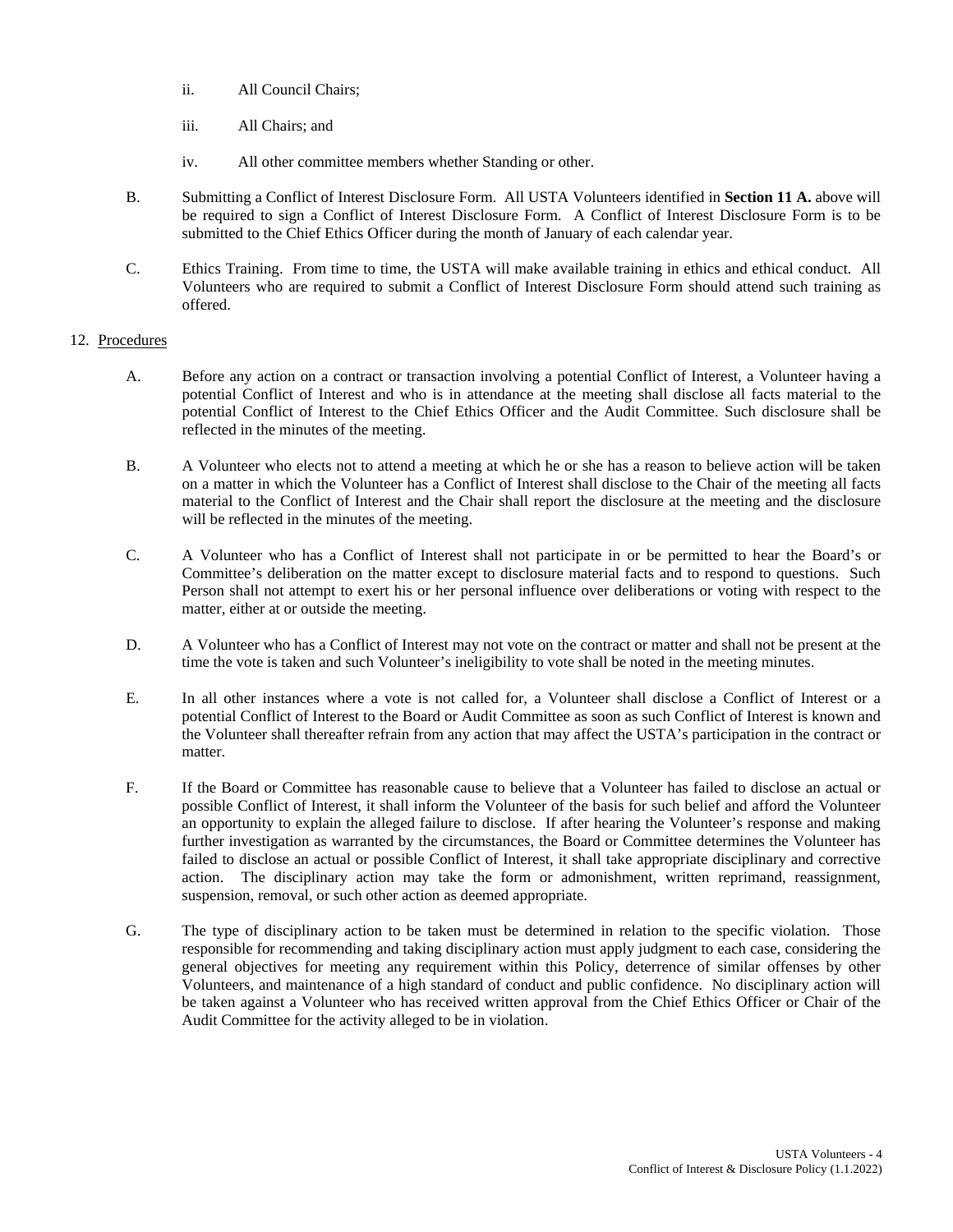# **UNITED STATES TENNIS ASSOCIATION INCORPORATED**

# **VOLUNTEER CODE OF ETHICS AND PROFESSIONAL STANDARDS**

### V**olunteer Service Code of Ethics:**

- 1. Volunteers of the United States Tennis Association ("USTA") owe a duty of loyalty to the USTA and should always act in the best interests of the USTA. Volunteers should disclose and, where appropriate, refrain from engaging in, any activity that might conflict, or appear to conflict, with the interests of the USTA, or that might result in or create the appearance of:
	- a. Using one's position as a Volunteer at the USTA for private gain;
	- b. Giving preferential treatment to any person;
	- c. Impeding the efficiency or economy of the USTA's operations; or
	- d. Making decisions without impartiality.
- 2. No Volunteer shall participate in or otherwise aid or abet, directly or indirectly, any form of gambling or betting involving tennis.
- 3. No Volunteer shall publically disparage the USTA or any of its officers, directors or employees. For purposes of this Section, "disparage" shall mean any negative statement, whether written or oral, about the USTA and its affiliated companies, or any of its officers, directors, or employees.
- 4. Volunteers are prohibited by law from utilizing any USTA affiliation in connection with the promotion of partisan political activities, religious matters, or from using official authority or influence to interfere with an election or affect its results.
- 5. Volunteers may not engage in any prohibited personnel practices. Among the practices prohibited by federal law are unwelcomed advances or other unwelcomed verbal or physical conduct. Volunteers shall abide by the USTA's policy on Harassment.
- 6. Volunteers have a duty to conduct themselves honestly and responsibly while volunteering for the USTA. Volunteers have a duty to actively protect and conserve USTA property, including confidential information received as a result of being a volunteer, the name, logo, trademarks, equipment, supplies, and other property issued, entrusted or made available. No Volunteer shall use or allow others to use for non-USTA purposes or for private gain, USTA's confidential information, name, logo, trademarks, funds, staff resources, facilities or property, including but not limited to, official documents distributed, and travel privileges. All materials generated or received by a Volunteer within the scope of providing the volunteer time and/or services are the property of the USTA and may not be utilized or further distributed for personal gain, or destroyed or removed from the USTA in accordance with established USTA procedures.
- 7. Maximum discretion in disseminating information is expected of all Volunteers. Press should be referred to the USTA's Public Relations Department. Other requests for nonpublic information not routinely provided should be referred to the Office of the General Counsel for the USTA. No Volunteer shall, without written consent of the Chief Ethics Officer or Chair of the Audit Committee, make use of or permit others to make use of any information obtained during the course of volunteering that is not available to the general public for purposes of furthering a private interest or for any purpose detrimental to the USTA.
- 8. Volunteers shall not solicit or accept, directly or indirectly, any gift, gratuity, favor, entertainment, loan, or any other thing of monetary value in excess of \$400.00, from any Person who:
	- a. has or is seeking to obtain a contractual or other business or financial relationships with the USTA;
	- b. has received, is receiving or is seeking to receive a loan or grant from the USTA;
	- c. is seeking to affect any official action of the USTA; or
	- d. has interests which may be affected substantially by the performance or non-performance of the Volunteer's duty.

There are exceptions, which are detailed in the Conflict of Interest Policy.